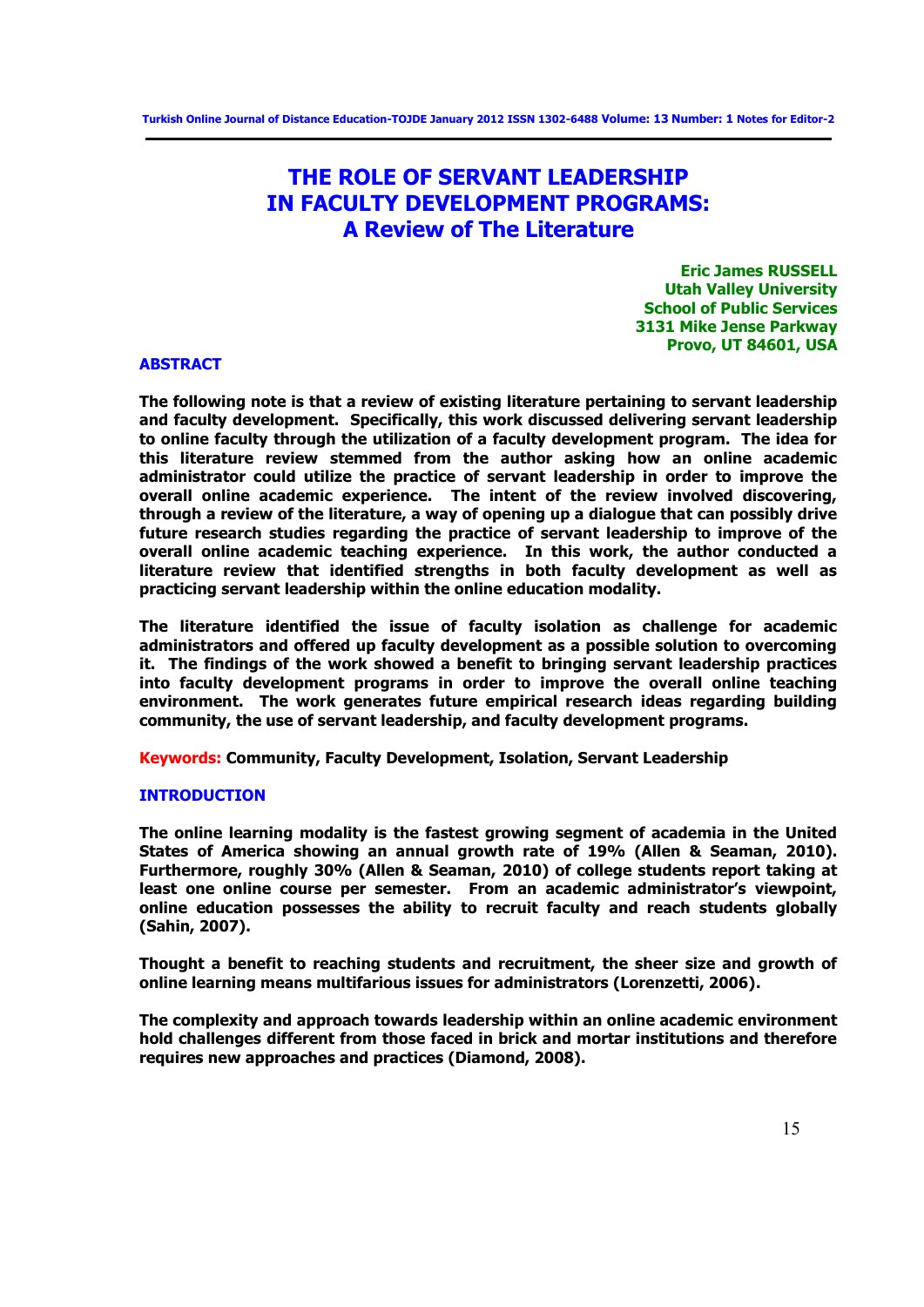## **BACKGROUND**

**A problem faced within the online academic modality is that of faculty isolation, an ongoing and negative issue (Eib & Miller, 2006). Such an issue creates a feeling of being alone with faculty members feeling as if they have little to no say in the happenings of the organization, the curriculum, and the future (Eib & Miller) as well as little support from the administrators (Tallent-Runnels et al., 2006). For the online academic administrator, this issue poses a challenge to overcome, and the practice of servant leadership seems to be a solution (Arenas et al., 2009)** 

**Within the online academic modality, the focus needs to be on best practices to include improving the experiences of online faculty (Keengwe & Kidd, 2010). One way of improving the experience is by fostering community among online educators by way of a servant leadership specific pedagogy.** 

**The intent of this article is to open up a dialogue and spark future empirical research regarding feelings of faculty isolation within the online academic modality using existing empirical works. Furthermore, it is to identify a bridge between servant leadership practices (Arenas et al., 2009) and faculty development programs with the hope of strengthening community (Eib & Miller, 2006) within the online academic modality.** 

### **REVIEW OF THE LITERATURE**

**Originally coined by Greenleaf (1970), the theory of servant leadership is that of servant first; that the servant leader is one who desires to serve others. Spears (2000) argued that one of the characteristics of a servant leader is a person that strives to build community. Crippen (2006) claimed that the role of a teacher is that of a servant leader; that the educator serves the student. Crippen (2006) utilized the work of Spears (2000) to show a direct correlation between the characteristics of the servant leader and the role of the academic. Hayes (2008) returned to the foundation of servant leadership and the writings of Greenleaf (1970), arguing that the successful teacher is servant first. Hayes (2008) identified the strengths associated with the practicing of servant leadership as it related to student outcomes. Furthermore, Hayes (2008) identified that the teacher who takes on the persona of the servant leader left an impression on the students themselves and improved the overall academic environment.** 

**Kezar and Lester (2009 took the idea of leadership away from the centralized role to the decentralized approach where the faculty member holds responsibility. The practice of leadership is at its most effective when it resides with the end user (Kezar & Lester, 2009). The idea for a decentralized leadership practices was the reason Arenas et al. (2009) argued for the practice of servant leadership within the online academic realm. Arenas et al. identified the practice of servant leadership as being the most effective in the decentralized modality of online education.** 

**One of major challenges within online academia is time (Tallent-Runnels et al., 2006). In the online modality, the faculty member needs time to develop coursework, teach and perform a vast array of administrative functions (Tallent-Runnels et al., 2006).** 

**Support throughout the entire process also needs to be a priority; this includes technical support, a major issue and cause of stress within the online classroom (Tallent-Runnels et al., 2006).**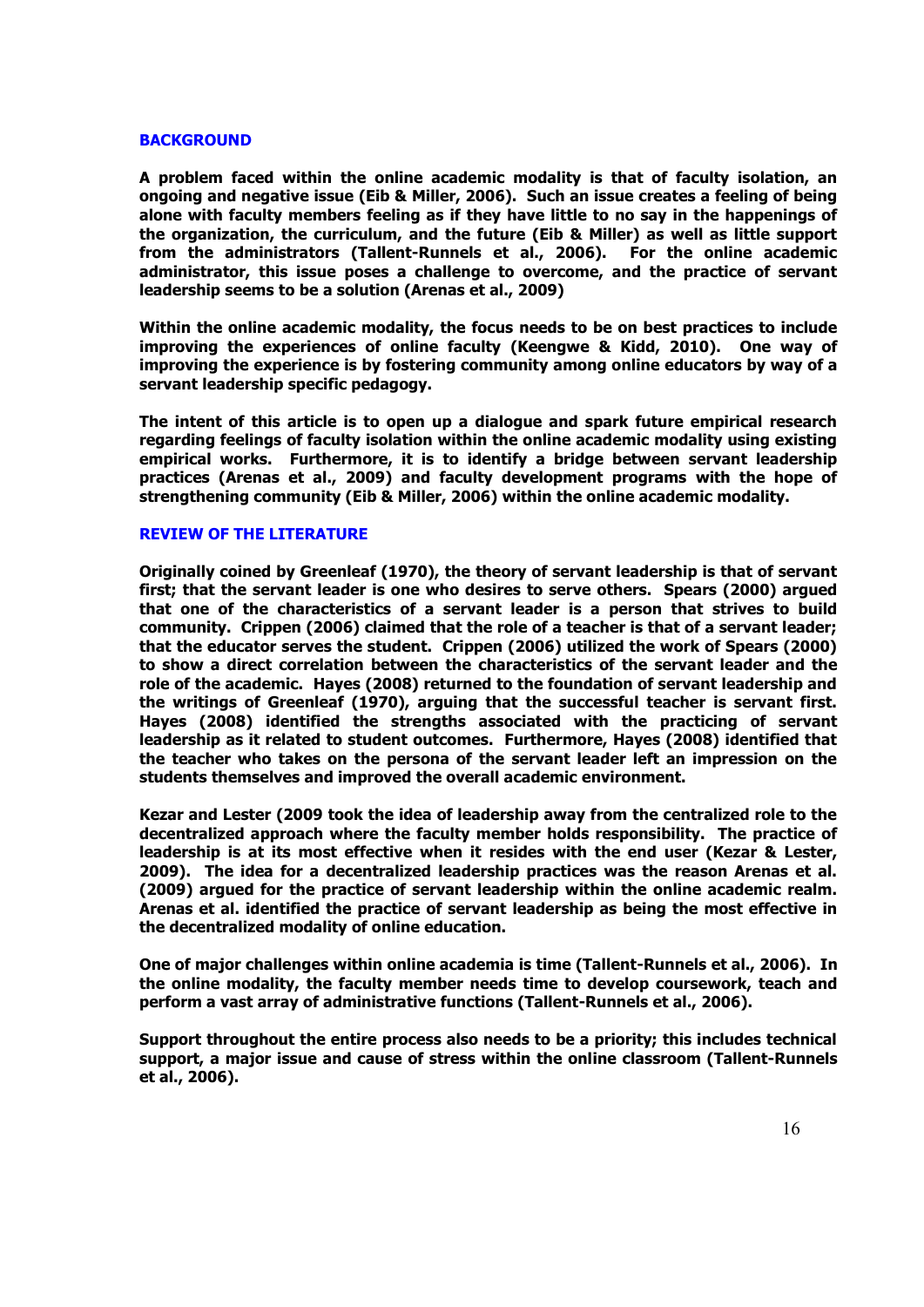**The overall workload and time needed for online instruction is much greater as compared to that of face-to-face instruction (Keengwe & Kidd, 2008; Nelson & Thompson, 2005). Part of the reason is the amount of time a faculty member devotes to individual students answering questions through technological media and giving feedback on specific works (Lao & Gonzales, 2005).** 

**This issue of time adds to the sense of faculty isolation and a feeling of being alone and overwhelmed (Ebi & Miller, 2006). The issue of isolation within online academia is a byproduct of the fact that faculty and administration operate at a distance and thus work alone (Diamond, 2008; Lorenzetti, 2006). Such isolation can lead to poor attitudes and experiences within the online academic environment (Ebi & Miller, 2006).** 

**Time is of the essence within online academia with only a certain amount to go around once the teaching, service, and scholarship components take place (Keengwe & Kidd, 2008; Lao & Gonzales, 2005; Nelson & Thompson, 2005; Tallent-Runnels et al., 2006). However, there still needs to be time set aside for faculty development in order to improve the online academic experience for both the teacher and learner (Ebi & Miller, 2006; Taylor & McQuiggan, 2008). The purpose of faculty development programs is the improving of outcomes and experiences (Taylor & McQuiggan, 2008) through a training program that brings academics together (Ebi & Miller, 2006). For faculty, such training is desired and supported and needs to be created and delivered in manner that is accessible and time friendly (Taylor & McQuiggan, 2008). The idea behind a strong faculty development program is one that will reduce this feeling of isolation that so many faculty members experience (Ebi & Miller, 2006). Furthermore, the intent behind delivering faculty development programs is the reduction/elimination of obstacles and overcoming the challenges that online academics face (Keengwe & Kidd, 2008). A major limitation exists with regard to empirical research involving online faculty and teaching (Lorenzetti, 2006; Tallent-Runnels et al., 2006) specifically to servant leadership and online academia (Arenas et al., 2009).** 

**The existing literature showed that one of the major issues within the online learning modality is faculty isolation (Ebi & Miller, 2006). The accessibility, due to the very nature of online educations' vast geographical reach (Diamond, 2008), is also its biggest barrier. Faculty members work alone, isolated from other academics. Interaction rarely takes place and when it does, it happens virtually between individuals through technological media (Drexler, Baralt, & Dawson, 2008; Havard, Jianxia, & Jianzhong, 2008). Existing literature seems to offer a way of overcoming isolation within online academia; claiming that the utilization of a faculty development program brings together faculty to form a community of professionals (Eib & Miller, 2006). Taylor and McQuiggan (2008) found that faculty want these programs and see a value in having them. Such a faculty development program takes place utilizing technological media that brings academics together regardless of geographical location (Drexler et al., 2008). Within the online educational environment, Arenas et al. (2009) argued that the practice of servant leadership improves the overall academic environment. Arenas et al. (2009) stated "The servant leader must take an active role in the organization, discovering the weaknesses of the existing systems, and inviting others to participate in the development of a community that shares power and a collective vision" (p. 2).** 

## **LITERATURE FINDINGS**

**There were three key findings from the literature review. The first involved Ebi and Miller's (2006) finding of an improved sense of community and a reduction in the feeling of isolation in regards to a faculty development program.**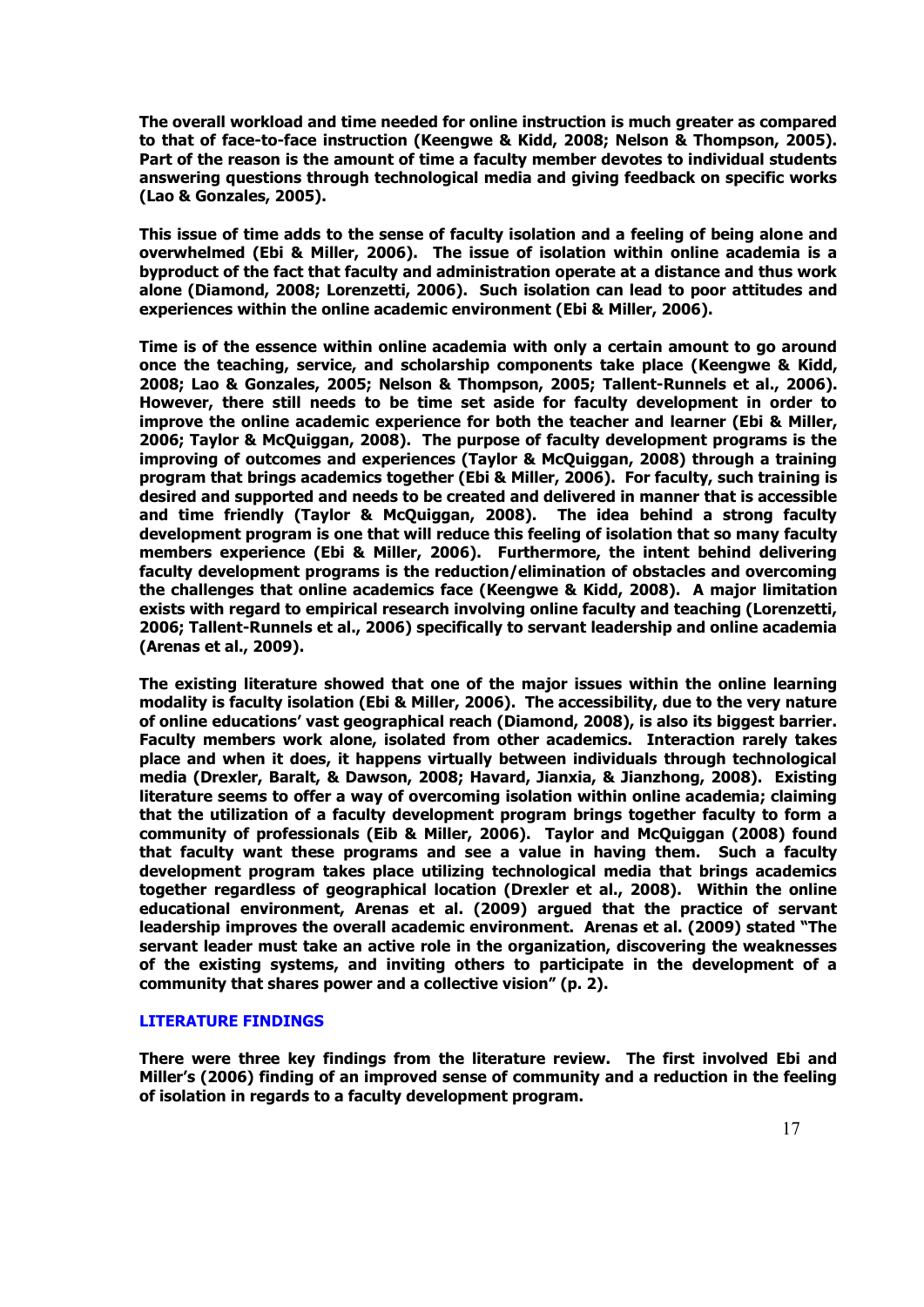**The second involved Taylor and McQuiggan (2008) argument that faculty want and support professional development programs. Finally, the third finding involved Arenas et al. (2009)** 

**Claim that the practice of servant leadership, above all other leadership theories, improved the online academic community. These three key findings provide the basis for a discussion on needed future empirical research regarding servant leadership and faculty development.** 

**The author's intent was to identify, through existing literature, a possible pathway towards improving the online teaching environment and spark both a dialogue and Existing literature identified building community as an essential component to improving online faculty experience (Ebi & Miller, 2006) as well as a servant leadership characteristic (Greenleaf, 1977; Spears, 2000). Therefore, further empirical research is needed in order to conclude that the practice of servant leadership can improve the online academic experience. The argument of Ebi and Miller (2006) pertained to using a faculty development program in order to build community; however, Arenas et al. (2009) argued that the practicing servant leadership best serves the online environment. Thus, further research is needed to measure the effect of faculty development programs that involve servant leadership. Finally, Taylor and McQuiggan (2008) claimed that faculty both desire and support faculty development programs. Thus, further research is needed pertaining to faculty perception and attitude involving servant leadership faculty development programs.** 

#### **CONCLUDING REMARKS**

**The author utilized existing empirical works to form a pathway for online academic administrators, specifically, a pathway to overcome the feeling of faculty isolation (Ebi & Miller, 2006). Moreover, the author identified a correlation between faculty development programs focusing on the practice of servant leadership and the notion of building community within online academia. The reason this work and future research on the subject of servant leadership and online communities is so important, revolves around growth of the online learning modality (Allen & Seaman, 2010).** 

#### **BIODATA and CONTACT ADDRESSES of THE AUTHOR**

**Eric James RUSSELL is Assistant Professor of Emergency Services with Utah Valley University in Provo, Utah U.S.A. Recently retired, Eric served as a Federal Fire and Emergency Services Captain retiring early in the summer of 2009. He also serves on the Utah State Aircraft Rescue Fire Fighting (ARFF) Certification Counsel. His formal education consists of two graduate degrees; a Master of Science-Executive Fire Service Leadership and a Master in Business Administration; undergraduate education is a Bachelor of Science in Management-Fire Science and an Associate of Science-Fire Science. Currently he is working on his dissertation to fulfill the requirements of Doctorate in Education in Organizational-Leadership at Grand Canyon University.** 

# **REFERENCES**

**Allen, I., & Seaman, J. (2010). Class differences: Online education in the United States. Babson Park, MA: Babson Survey Research Group.** 

**Arenas, J., Bleau, T., Eckvahl, S., Gray, H., Hamner, P., & Powell, K. (2009). Empowering faculty to facilitate distance education. Academic Leadership, 7(1).**